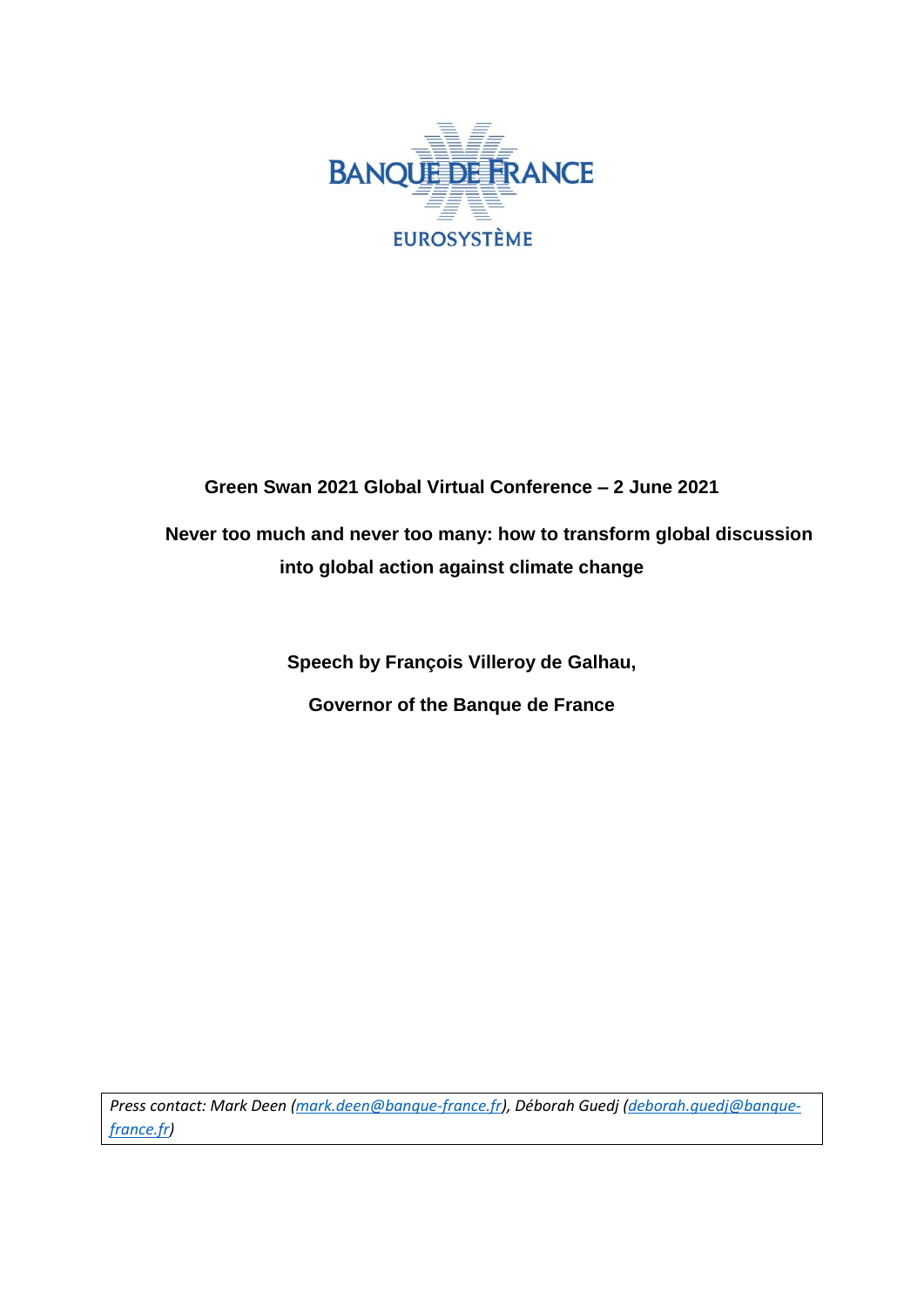Ladies and Gentlemen,

This "Green Swan 2021 Global Virtual Conference" co-sponsored by the Banque de France, the BIS, the IMF and the NGFS should have taken place in Paris, birthplace of the Climate agreement and of the NGFS, but it is my pleasure to welcome you online. Central banks' commitment to the climate cause may seem obvious today. But few issues have seen such a rapid and massive change. My generation changed its mind, I changed my mind. Many of us now share the imperative of Hans Jonas: "In your present choices, include the future wholeness of Man among the objects of your will<sup>in</sup>. In Amsterdam three years ago, for the inaugural Conference of the NGFS, I referred to greening finance as our "new frontier for the 21<sup>st</sup> century". Today, the challenge could almost look inverted: we have gone from the risk of "doing too little, too late" to the criticism by some of "too many doing too much". No: we are not doing too much (I), and we are never too many (II).

But before starting, I would like to draw two useful and cautious lessons from the above-mentioned criticisms. First, we, central bankers and supervisors, cannot do everything by ourselves; we are not the only green game in town. Nothing will replace an appropriate carbon price. Second, we are acting in the very name of our mandate: our consideration for climate change is neither an abuse of our mission, nor a mere militant conviction, and we will act with the same technical credibility and professionalism as we do in our traditional domains.

## **I. Not "too much": what it is our duty to do**

In a somewhat "proliferating" environment, let me suggest some clarification, with a two-dimensional quadrant.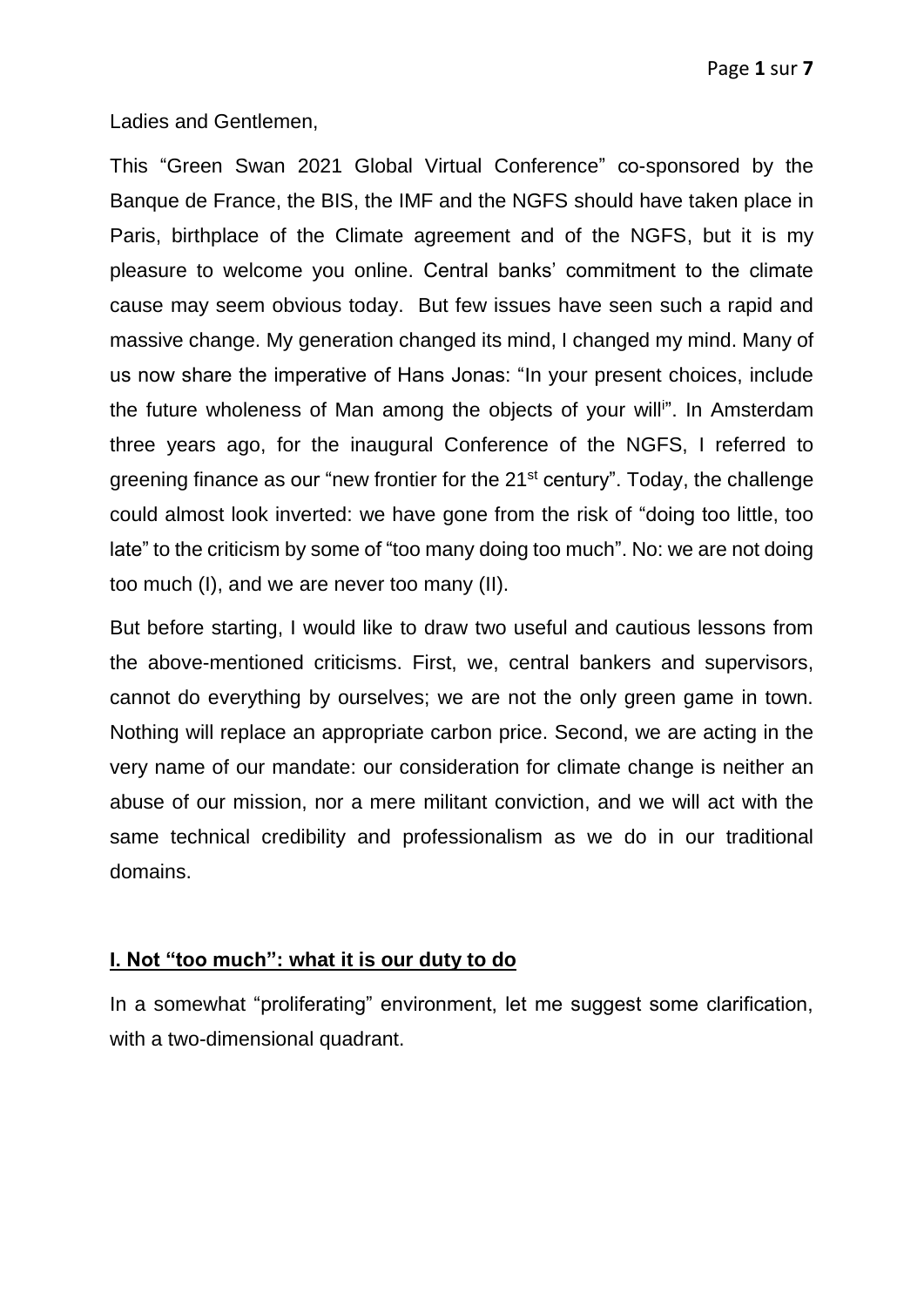

The vertical axis – the most obvious one – relates to our missions as **supervisors** and includes both climate-related risks for financial institutions and opportunities – linked to green finance. The horizontal axis relates to our missions as **central bankers** and includes responsible investment of our nonmonetary portfolio and monetary policy. For many central banks, implementing responsible investment strategies has numerous benefits: central banks can then practice what they preach as supervisors, protect their own balance sheets and contribute to financing the green economy. Since 2019, the Banque de France has been the first Eurosystem central bank to publish a yearly dedicated report<sup>ii</sup> on our responsible investment policy. And we turn our words into action: the Banque de France is completely exiting coal by 2024. As regards green finance, climate change creates opportunities for investors: the expected transition to a lower-carbon economy is estimated to require around \$1 trillion of investments a year.

I will now focus on the top right of the quadrant: climate-related risks of financial institutions and the greening of monetary policy. These are the two "key battle fields". Regarding **climate-related risks**, there are two essential levers to win the battle: (i) disclosure of present data and their standardisation; and (ii)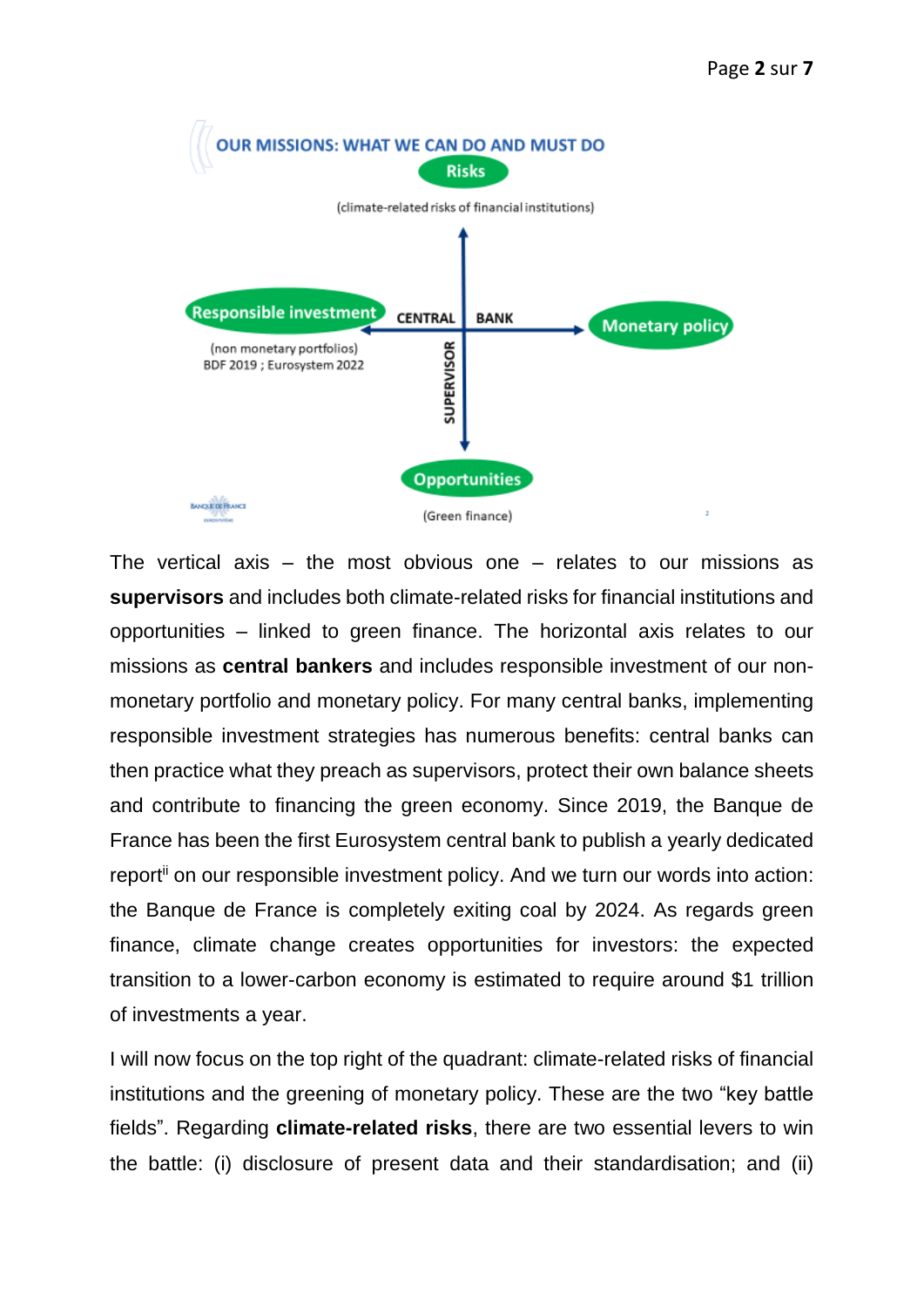forward looking assessments – the stress tests. The "snapshot" of the risks, and their "video".



**Disclosure** will help markets to appropriately price climate-related risks and ensure efficient allocation of capital. That is why disclosure should become mandatory, at least as a first step for financial institutions, as it is already in France, and for large corporates. The EU, here too, leads by example, having decided standardised mandatory disclosure from next year on. Because of data gaps and still a lack of clear transition policies, assessing individual or sectoral exposure to climate risks remains nevertheless a thorny issue, as highlighted in the latest NGFS report published last week<sup>iii</sup> on bridging data gaps. Hence, setting up an ambitious international reporting framework for climate-related financial disclosure is another key priority. This means achieving a common framework – basic but already significant – for all jurisdictions with the possibility to be more ambitious for those who want to. In addition, we should bring on board the "double materiality" promoted by the European Commission: consider both the risks that affect the reporting entity itself and the impact it has on the environment through its activity, and also encourage a broad coverage of ESG topics, not limited to climate change. In this respect, the IFRS initiative should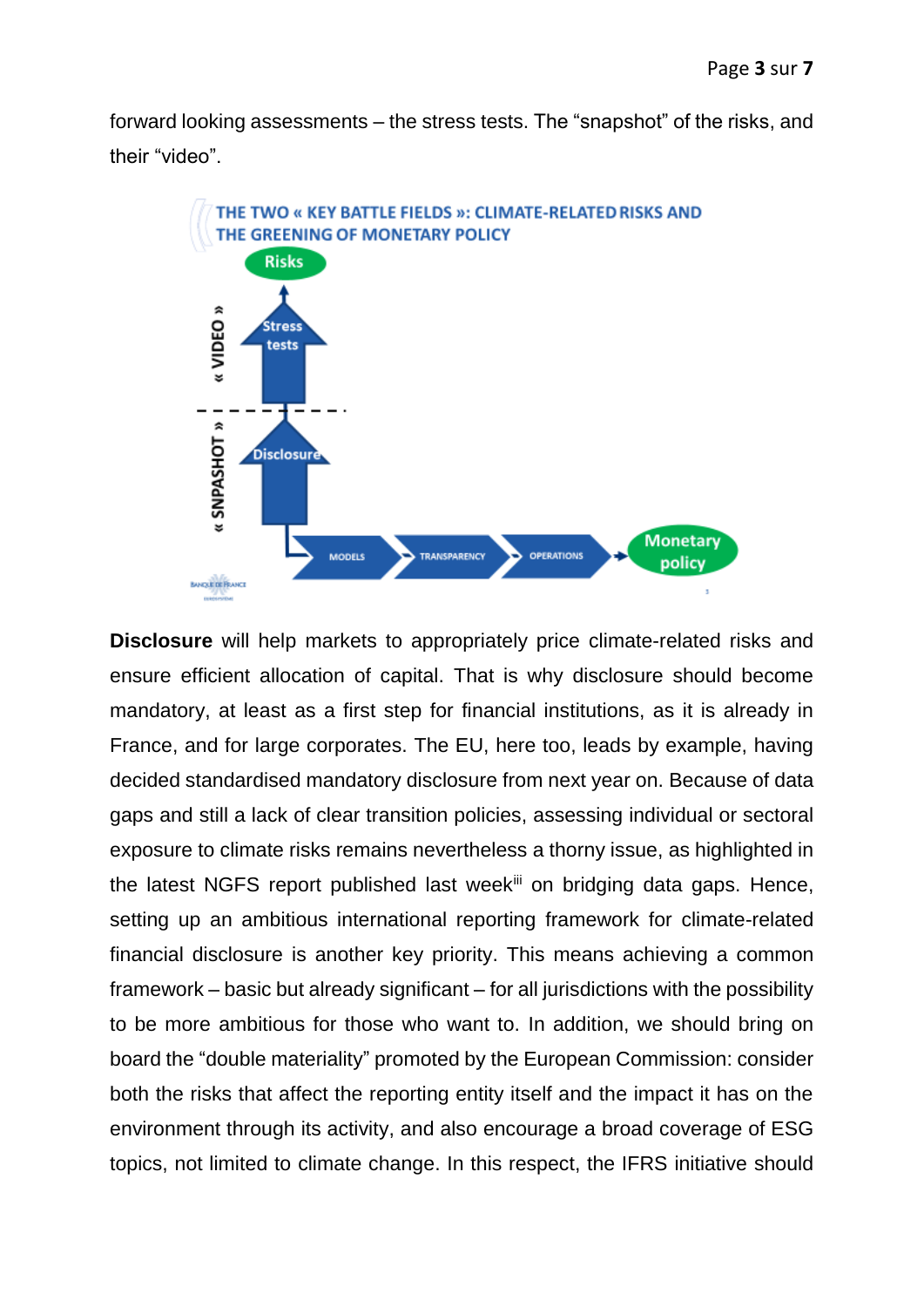not be self-sufficient, as it could neglect the S and G dimensions, and as such key standards are public goods, which require "co-construction" with political authorities. Corporations, financial or non-financial, which proclaim themselves "net zero by 2050" should also be able to disclose and provide a clear pathway, a strategy to achieve this goal, to make sure their commitment is credible.

On **stress tests**, forward looking assessments with scenario-based climate risk analysis will play a key role. Last month, the French ACPR published the first climate pilot exercise worldwide covering both the banking and insurance sectors. The exercise was of an unprecedented nature due to the time horizon – 30 years –, the active participation of financial institutions themselves, and the inclusion of both physical and transition risks. Two lessons can already be drawn: these stress tests are possible; and the risks are better controlled if the transition is orderly and begins early. But we are still in the middle of the journey towards completing our methodology. The ACPR urges all supervisors to initiate their own exercise. Learning by doing is better than waiting for the perfect solution before taking any action!

I now turn to the last part of the quadrant. **Greening monetary policy** is still the hottest issue. This is no fashion, it is an imperative<sup>iv</sup>. Long-term shocks related to climate change are potentially difficult to manage for central banks because of their **stagflationary** nature, as they may result in both upward pressure on prices and a slowdown in activity. But climate change also has short-term effects on prices. Part of the recent increase in energy prices in the euro area was linked to higher electricity prices in Spain due to unusually cold weather, and to a carbon surcharge on prices of liquid fuels and gas in Germany. More, as is stated in the NGFS report on monetary policy of last March, "central banks ought to be aware of climate risks that could threaten the integrity of their balance sheets"<sup>v</sup>. Let's face it: the ECB's balance sheet is "exposed" to climate risk through the securities it purchases and the assets pledged as collateral by banks, to an extent that is insufficiently taken into account.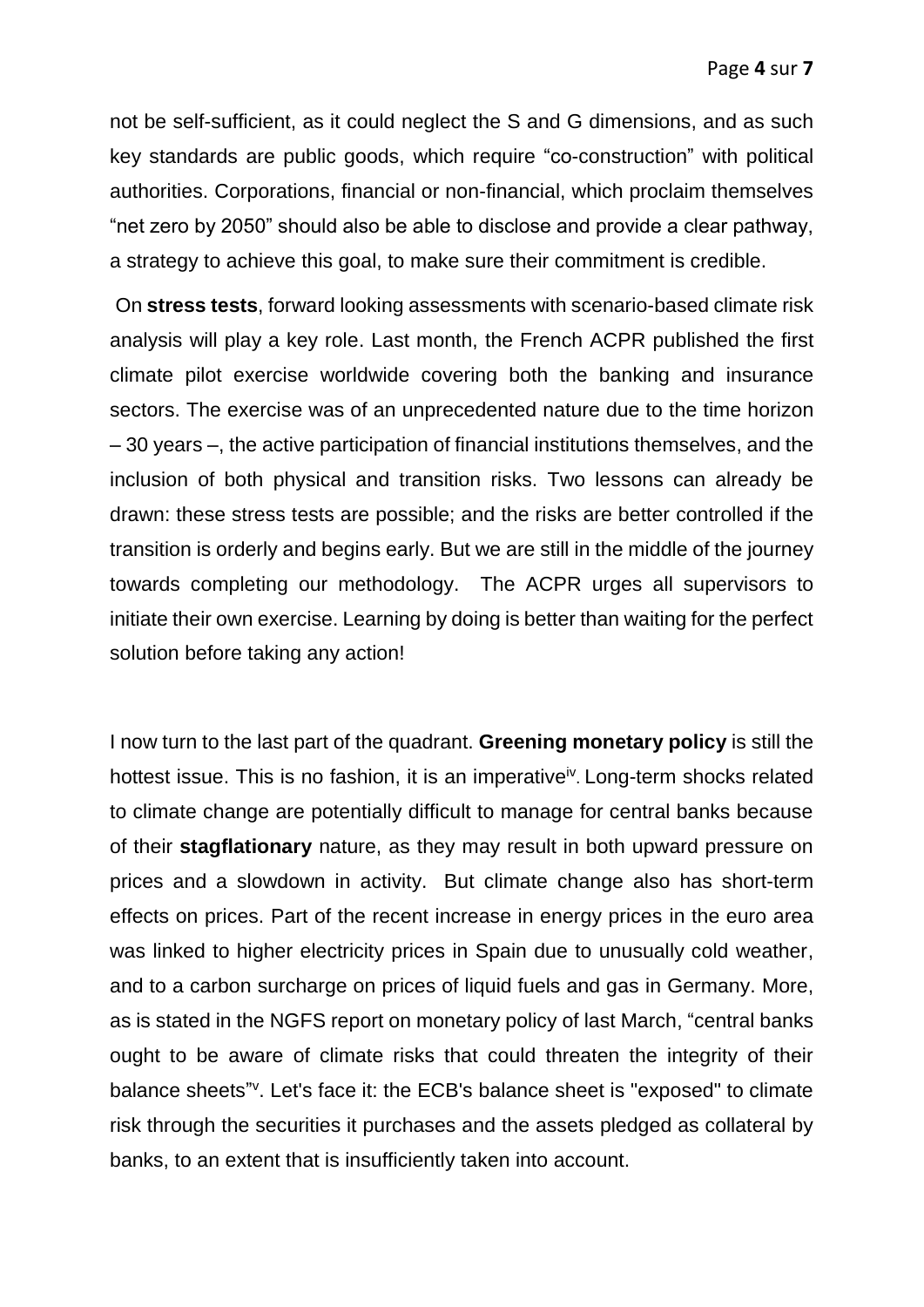How, concretely, might we reduce this exposure? Next fall, we will decide with Christine Lagarde, whose strong commitment I want to praise, and the Governing Council on the conclusions of our "Strategy Review". To contribute to this debate, I strongly hope the ECB will be the first central bank to decide the three following steps: (1) forecast, and therefore **model**. This dimension of economic research is often overlooked: it is nevertheless crucial to grasp complex interdependencies between physical and economic phenomena, across sectors and countries, and across time horizons (2) disclose: impose **transparency** requirements including on counterparties; (3) incorporate climate risk, into our **operations** on corporates (on both asset purchases and collateral policies).

## **II. Not "too many": how to transform global discussion into global action**

In less than 4 years, the NGFS has grown from 8 to almost 100 members, but we will never be too many. This increasing number nevertheless raises the challenge of our efficient work together at the international level. We must definitely transform global discussion into global decision and – at the end of the day – global action.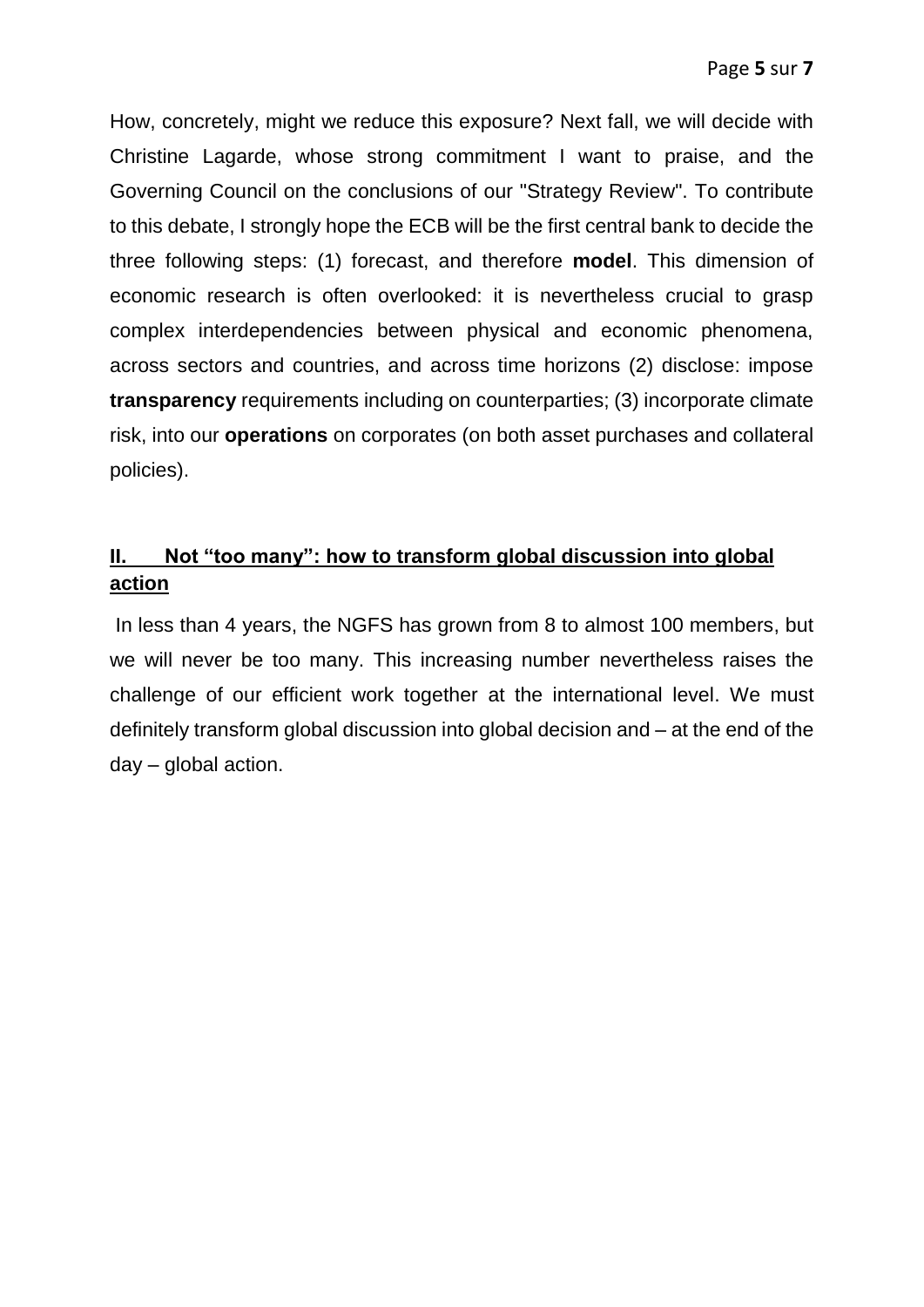

We have functioned with voluntary and expanding coalitions like NGFS, or TCFD for business. And while Europe was key at the core of this coalition, from the very beginning, our colleagues from China, Mexico and Singapore, were around the table. Now, with the new administration in the United States, "mandatory" bodies enter the stage. Standard-setting bodies, international organisations and international fora have now put sustainable finance as their top priority. In this context, the NGFS is actively requested and involved in the new international climate roadmap of the G20 and the FSB. To achieve this goal, we have to build on **the best assets of our network**: its agility; its technical competence as a "knowledge hub"; and, if I may, the relentless efforts of its Chair, my colleague Frank Elderson, and the commitment of the Banque de France to its global Secretariat. A team of 14 people from the Banque de France is the backbone of the Secretariat, strongly backed by our new Climate Change Center chaired by Nathalie Aufauvre. Given the extension of the NGFS and the deepening of its work, secondments from other NGFS members would be most welcome to contribute to the dynamism of the Network, through one year stays, on site, in Paris, or flexible options including remote work. And we intend to